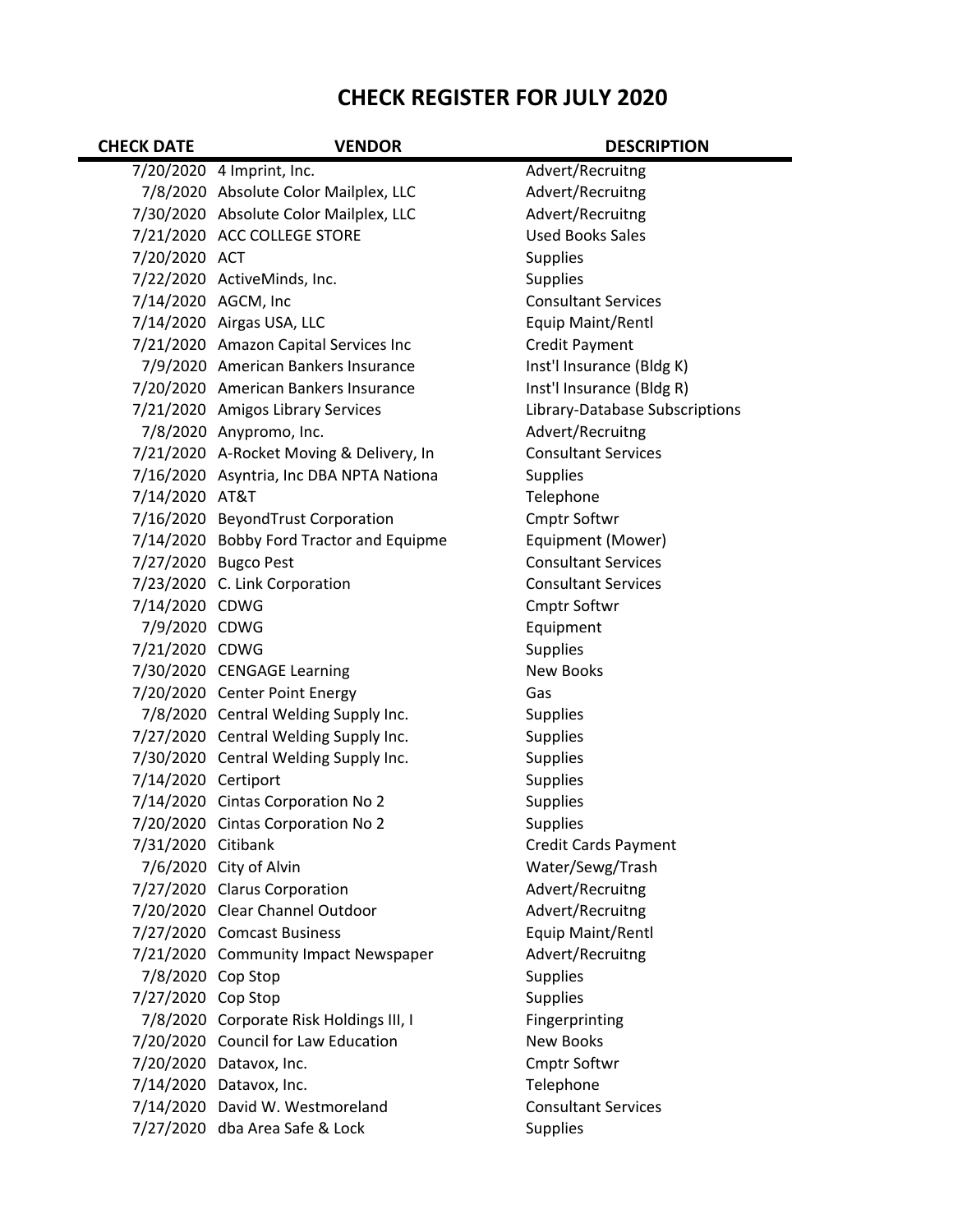7/14/2020 Dell Marketing LP Supplies 7/20/2020 Dell Marketing LP Supplies 7/9/2020 Dell Marketing LP Supplies 7/8/2020 Domtar Paper Co., LLC Supplies 7/27/2020 Dorothea Brewer Supplies 7/14/2020 Dtk Facility Services Llc Supplies 7/8/2020 Earthwise Environmental Inc Consultant Services 7/30/2020 EBSCO Industries, Inc. DBA EBS Library Periodicals 7/27/2020 EBSCO Industries, Inc. DBA EBS Library‐Database Subscriptions 7/27/2020 Elliott Electric Supply Inc Supplies 7/20/2020 Ellucian Company LP Cmptr Softwr 7/8/2020 Ellucian Company LP Consultant Services 7/27/2020 Ellucian Company LP Consultant Services 7/30/2020 Elsevier Inc New Books 7/8/2020 Entrinsik, Inc Cmptr Softwr 7/14/2020 Examity Inc **Consultant Services** 7/8/2020 Fastenal Company Supplies 7/20/2020 Fastenal Company Supplies 7/27/2020 Fastenal Company Supplies 7/29/2020 Fastenal Company Supplies 7/30/2020 Federal Express Freight 7/16/2020 Fisdap Supplies 7/27/2020 Gill's Small Engine Sales Supplies 7/27/2020 Global Equipment Company Inc. Child Care Supplement 7/20/2020 Gopher Sport Supplies 7/8/2020 Grainger Supplies 7/14/2020 Grainger Supplies 7/21/2020 Grainger Supplies 7/8/2020 Harris County Treasurer Consultant Services 7/14/2020 Hartman Newspapers, Lp Dba the Advert/Recruitng 7/14/2020 HiEd Inc Supplies 7/29/2020 HiEd Inc Supplies 7/9/2020 Home Depot 7/14/2020 Honorlock, Inc. Cmptr Softwr 7/9/2020 Houston Community Newspapers Advert/Recruitng 7/14/2020 Houston Community Newspapers Advert/Recruitng 7/14/2020 Houston Community Newspapers Advert/Recruitng 7/30/2020 Ingram Book Company New Books 7/8/2020 JD Palatine, LLC Background Checks 7/27/2020 Jeanine E Schoessler DBA SATIN Cmptr Softwr 7/29/2020 Kirstin Whitmire Travel/Prof Development 7/8/2020 Konica Minolta Equip Maint/Rentl 7/30/2020 Koza Inc **Miscellaneous** 7/8/2020 Lange Mechanical Services, LP Consultant Services 7/9/2020 Lange Mechanical Services, LP Consultant Services 7/14/2020 Lange Mechanical Services, LP Consultant Services 7/27/2020 Lange Mechanical Services, LP Consultant Services 7/9/2020 Lee Oil Company Fuel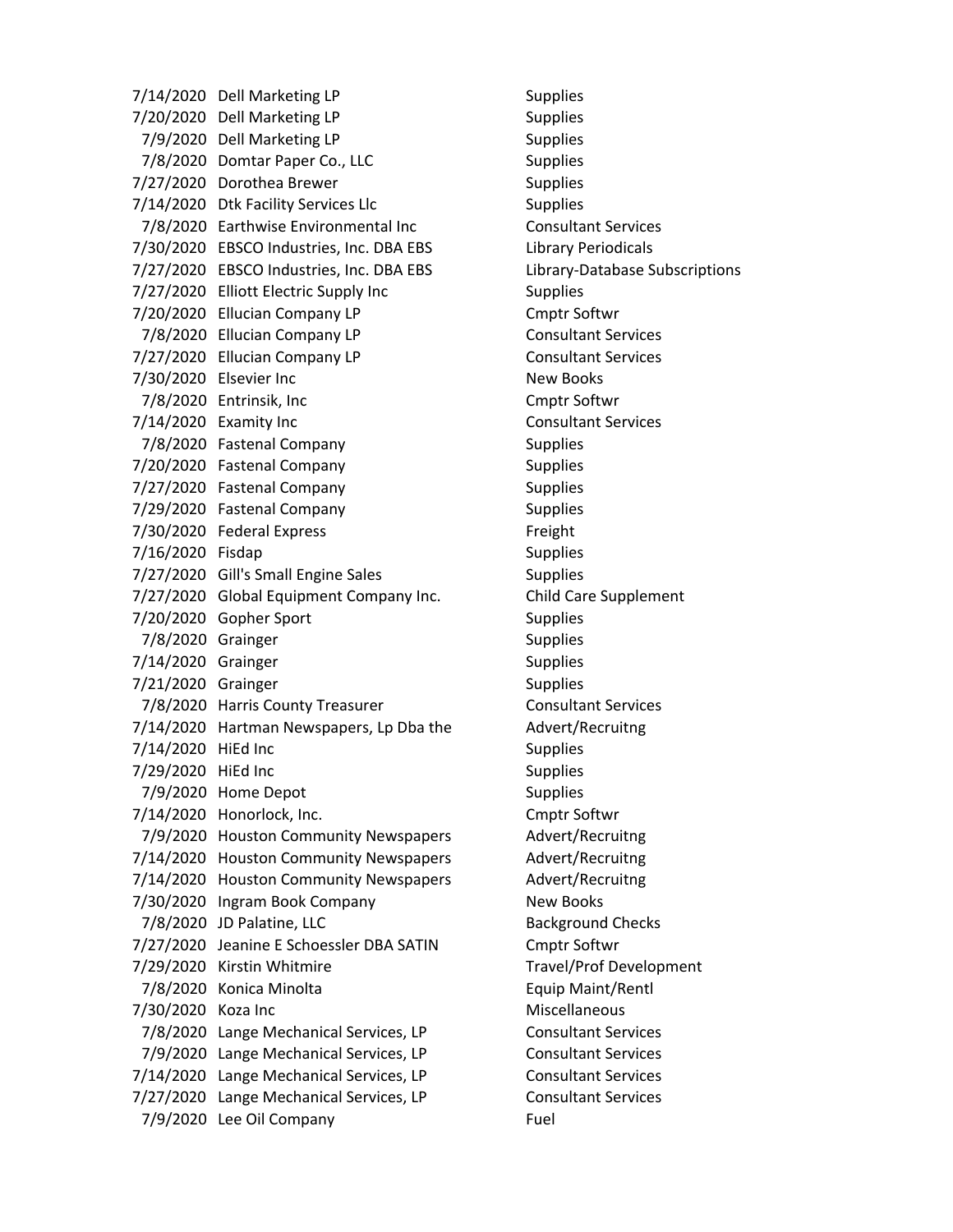7/20/2020 Let Me Learn Cmptr Softwr 7/21/2020 LexisNexis Risk Data Managemen Supplies 7/14/2020 Lisa Thomason Supplies 7/27/2020 LKQ Auto Parts of South Texas Supplies-TDCJ 7/14/2020 Logical Front LLC Consultant Services 7/8/2020 Mark's Plumbing Parts Supplies 7/30/2020 Mascot Media LLC Advert/Recruitng 7/27/2020 Matco Tools Corporation Supplies-TDCJ 7/29/2020 Matco Tools Corporation Supplies-TDCJ 7/8/2020 MGM Turf Inc. The State of the Field Maintenance 7/8/2020 Micronet Technology, Inc. Consultant Services 7/30/2020 Missouri Book Co New Books 7/16/2020 Motion Industries Consultant Services 7/20/2020 National CineMedia LLC Advert/Recruitng 7/14/2020 National Council for Workforce Supplies 7/8/2020 National Council for Workforce Travel/Prof Development 7/14/2020 National Tutoring Association, Supplies 7/20/2020 Northern Safety Co., Inc. Supplies 7/21/2020 Office Depot Business Services Credit Payment 7/20/2020 Ogburn's Truck Parts Supplies 7/20/2020 OmniUpdate Inc Cmptr Softwr 7/21/2020 Oracle America Inc Cmptr Softwr 7/14/2020 O'Reilly Auto Parts Supplies 7/21/2020 O'Reilly Auto Parts Supplies 7/30/2020 Packaging Works, LLC Miscellaneous 7/30/2020 PartnerShip, LLC Freight 7/29/2020 PCCare, Inc. DBA Square3 Cmptr Softwr 7/14/2020 Pocket Nurse Enterprises Supplies 7/8/2020 Pollock Paper Distributors Equipment 7/20/2020 Pollock Paper Distributors Supplies 7/8/2020 Premier Home + Hardware + Lumb Supplies 7/14/2020 Premier Home + Hardware + Lumb Supplies 7/20/2020 Premier Home + Hardware + Lumb Supplies 7/30/2020 PrismRBS LLC Equip Maint/Rentl 7/21/2020 Proenergy Partners Lp Gas 7/8/2020 Promaxima Supplies 7/30/2020 Redshelf Inc New Books 7/14/2020 Respironics, Inc. Equip Maint/Rentl 7/8/2020 Respondus Inc Cmptr Softwr 7/14/2020 Robert Bosch Tool Corporation Supplies 7/30/2020 Robert Ferrilli LLC Consultant Services 7/8/2020 Rogers, Morris & Grover, L.L.P Attorney Fees 7/29/2020 Rogers, Morris & Grover, L.L.P Attorney Fees 7/8/2020 Ron Carter Autoland Deductible Payment 7/16/2020 Royal Imaging Services, LLC Consultant Services 7/29/2020 Sherwin Williams Supplies 7/9/2020 SHI‐Government Solutions, Inc. Cmptr Softwr 7/14/2020 SHI‐Government Solutions, Inc. Cmptr Softwr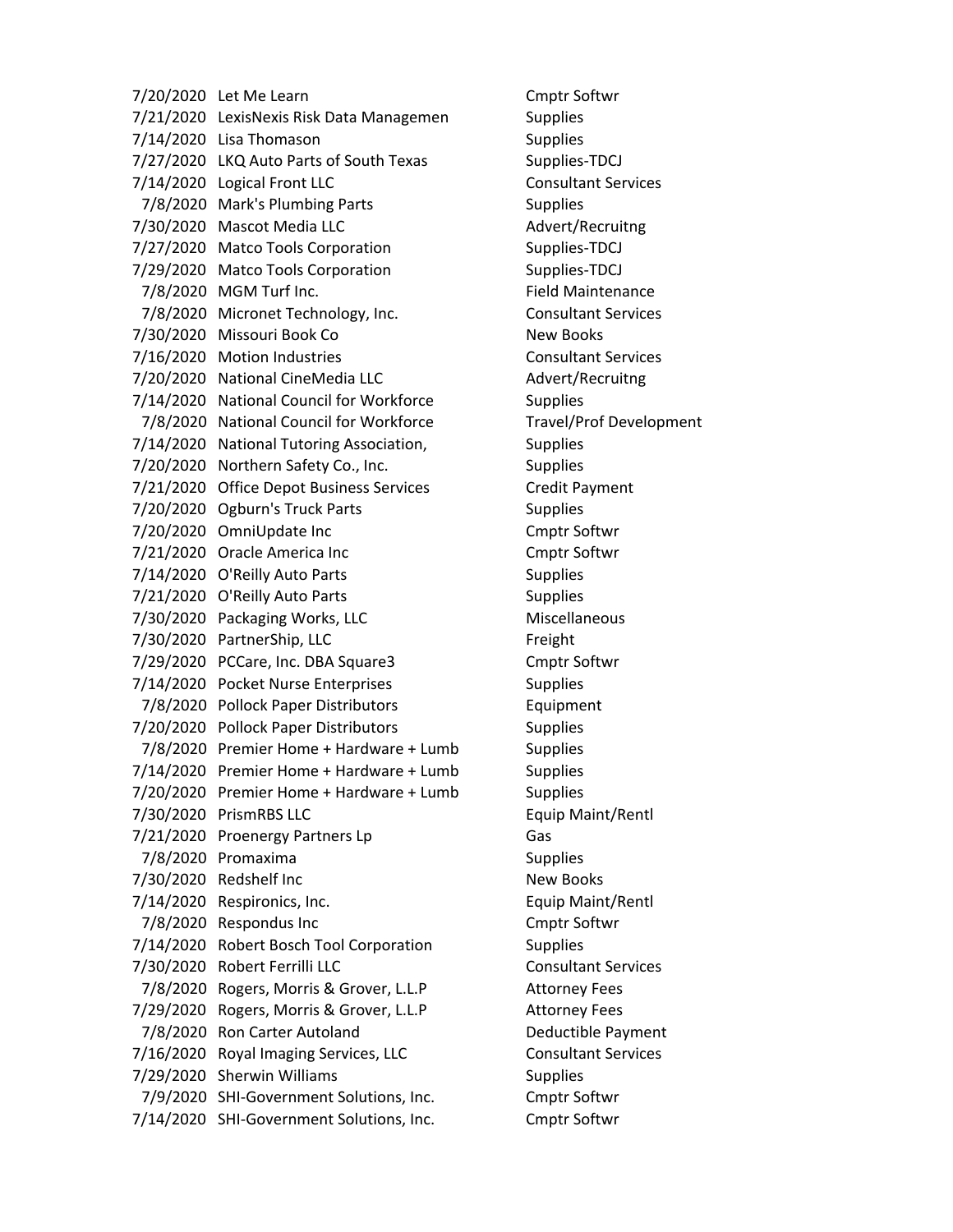7/9/2020 Shoes for Crews Supplies 7/9/2020 Shoes for Crews Supplies 7/21/2020 Signal Vine, Inc. Cmptr Softwr 7/21/2020 Smith Analytical, LLC Consultant Services 7/22/2020 Sparkletts Credit Payment 7/8/2020 Stagelight Supplies 7/14/2020 Stewart & Stevenson Consultant Services 7/21/2020 Sunny J. Rodrigues Supplies 7/29/2020 Swn Communications, Inc Dba On Cmptr Softwr 7/14/2020 TACRAO Supplies 7/20/2020 Texas Association of Deans & D Supplies 7/8/2020 The Facts Advert/Recruitng 7/21/2020 The Kroger Company Supplies 7/9/2020 The Laboratory Safety Institut Supplies 7/8/2020 The Lampo Group Llc Dba Ramsey Cmptr Softwr 7/15/2020 TXU Energy Electricity 7/8/2020 University of Houston Advert/Recruitng 7/21/2020 UPS Freight 7/20/2020 US Bank Voyager Fleet Systems Fuel 7/22/2020 US Dept of Veteran Affairs Sponsor A/R 7/22/2020 US Dept of Veteran Affairs Sponsor A/R 7/22/2020 US Dept of Veteran Affairs Sponsor A/R 7/22/2020 US Dept of Veterans Affairs Sponsor A/R 7/22/2020 US Dept. of Veteran Affairs Sponsor A/R 7/22/2020 US Dept. of Veterans Affairs Sponsor A/R 7/22/2020 US Dept. of Veterans Affairs Sponsor A/R 7/22/2020 US Dept. of Veterans Affairs Sponsor A/R 7/9/2020 Verizon Wireless Supplies 7/9/2020 Verizon Wireless Supplies 7/27/2020 Verizon Wireless Supplies 7/8/2020 Vertical Transportation Servic Consultant Services 7/29/2020 Vertical Transportation Servic Consultant Services 7/8/2020 Waste Connections Consultant Services 7/27/2020 Wells Fargo Equipment Finance Equip Maint/Rentl 7/8/2020 Xerox Business Solutions South Equip Maint/Rentl 7/27/2020 Xerox Business Solutions South Supplies 7/29/2020 Xerox Financial Services LLC Equip Maint/Rentl Student Payments Upward Bound Stipends Dental Reimbursements ACC Gross Payroll

Payroll Deductions and Benefits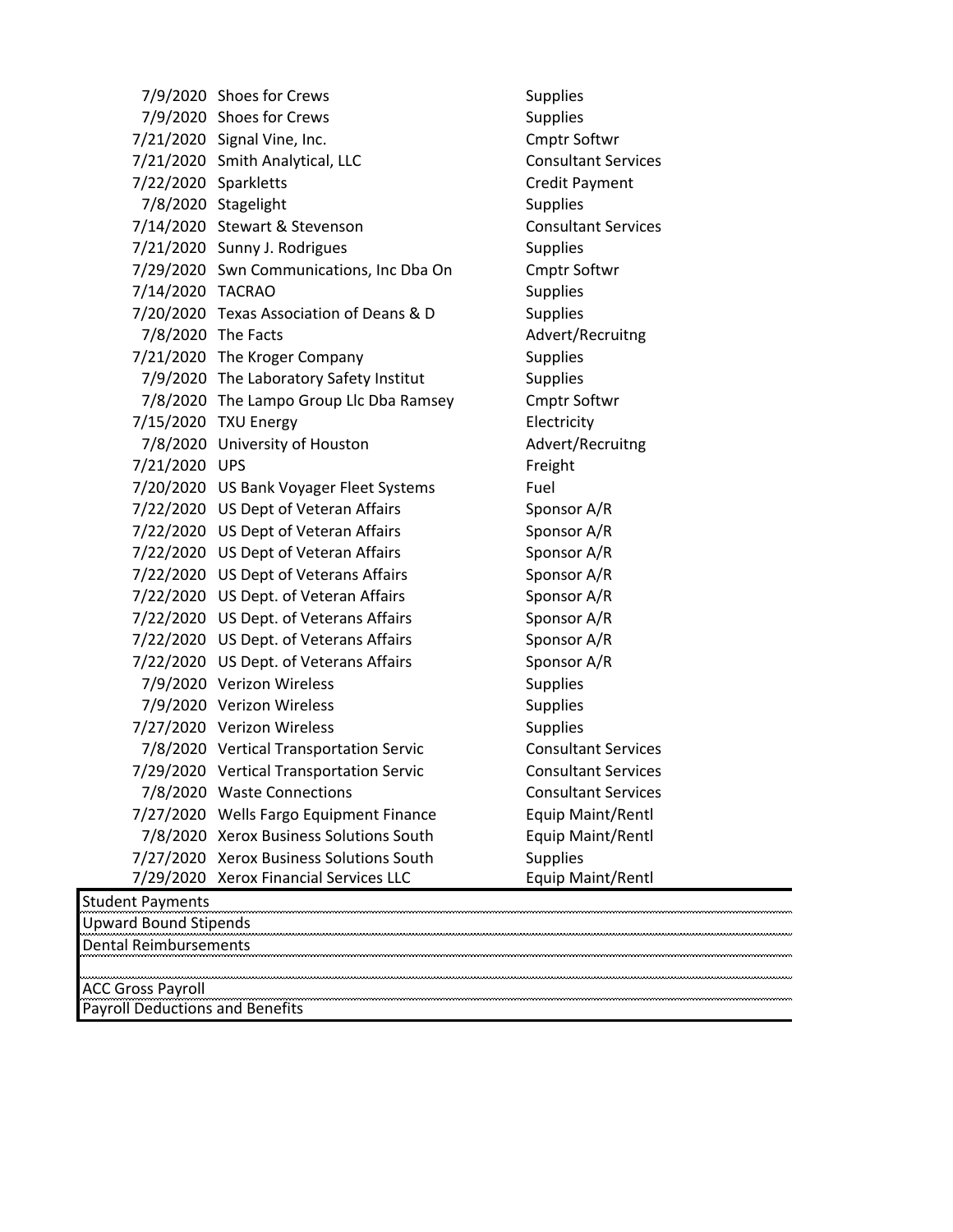| <b>AMOUNT</b> |
|---------------|
| 2,607.07      |
| 3,719.95      |
| 1,700.66      |
| 880.25        |
| 1,012.00      |
| 250.00        |
| 41,915.11     |
| 305.29        |
| 1,008.23      |
|               |
| 2,882.00      |
| 2,882.00      |
| 400.00        |
| 4,420.49      |
| 39,132.08     |
| 298.00        |
| 2,686.39      |
| 1,945.75      |
| 13,327.26     |
| 425.00        |
| 9,839.92      |
| 9,288.84      |
| 4,509.73      |
| 245.94        |
| 4,500.00      |
| 1,117.72      |
| 264.00        |
| 692.68        |
| 127.30        |
| 4,680.00      |
| 73.74         |
| 118.27        |
|               |
| 23,686.39     |
| 14,516.28     |
| 1,800.00      |
| 8,460.00      |
| 2,312.08      |
| 1,230.00      |
| 422.00        |
| 119.00        |
| 429.36        |
| 311.43        |
| 420.00        |
| 250.00        |
| 5,933.88      |
| 7.50          |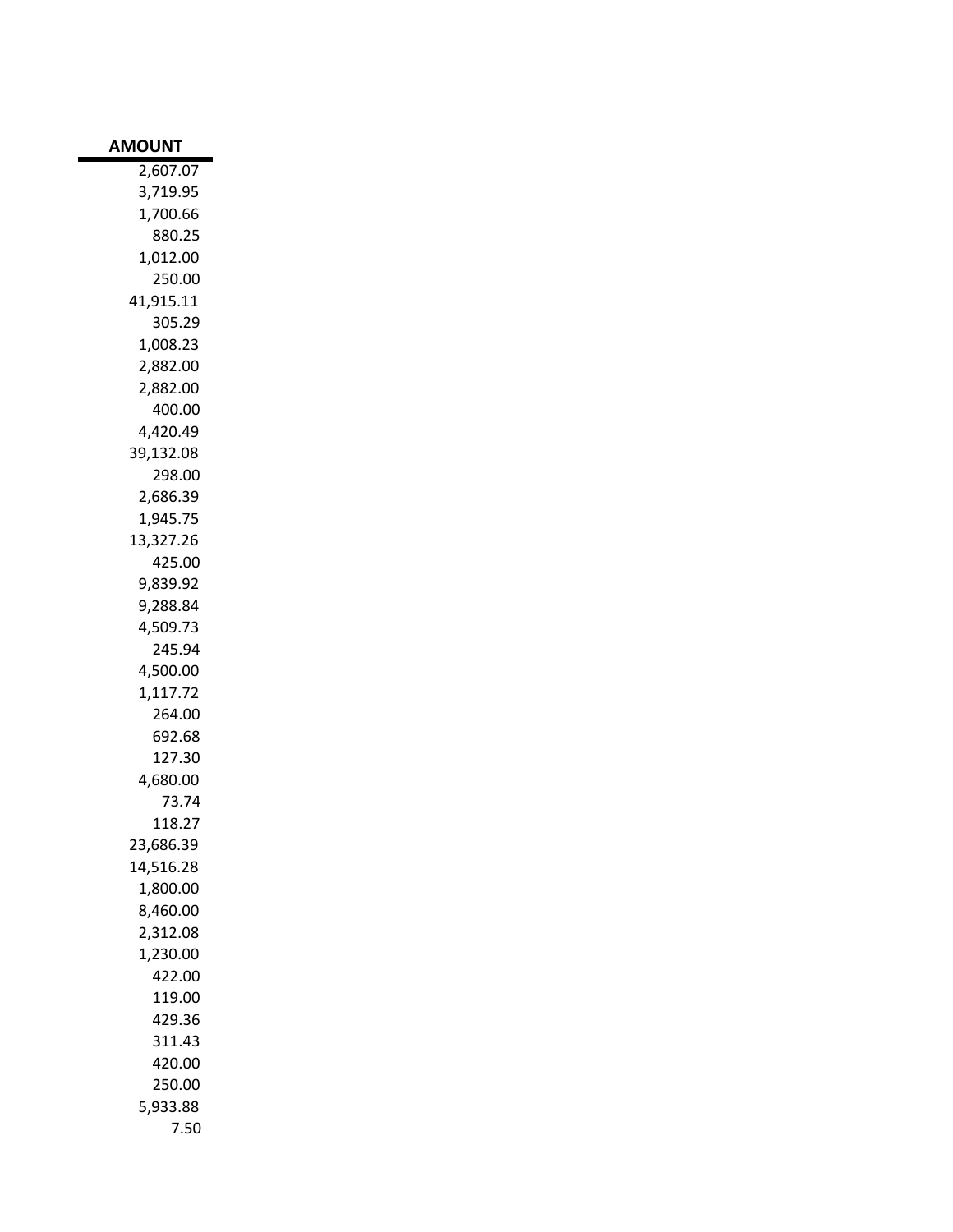| 138.48             |
|--------------------|
| 98,489.74          |
| 12,305.00          |
| 3,003.98           |
| 800.00             |
| 22,880.00          |
| 738.00             |
| 432.10             |
| 883.71             |
| 361.63             |
| 59,006.00          |
| 1,011.75           |
| 3,940.50           |
| 29,869.74          |
| 4,492.00           |
| 1,500.00<br>423.59 |
| 8,940.00           |
| 101.52             |
| 3,500.00           |
| 1,094.51           |
| 189.00             |
| 4,732.34           |
| 414.31             |
| 559.20             |
| 93.09              |
| 299.28             |
| 49.08              |
| 1,416.00           |
| 282.00             |
| 9,926.50           |
| 4,325.89           |
| 2,817.33           |
| 72,000.00          |
| 2,000.00           |
| 405.90             |
| 3,333.00           |
| 12.34              |
| 18.90              |
| 300.00             |
| 46.81              |
| 507.01             |
| 823.50             |
| 1,158.00           |
| 3,427.00<br>256.00 |
| 870.00             |
|                    |
| 1,167.25           |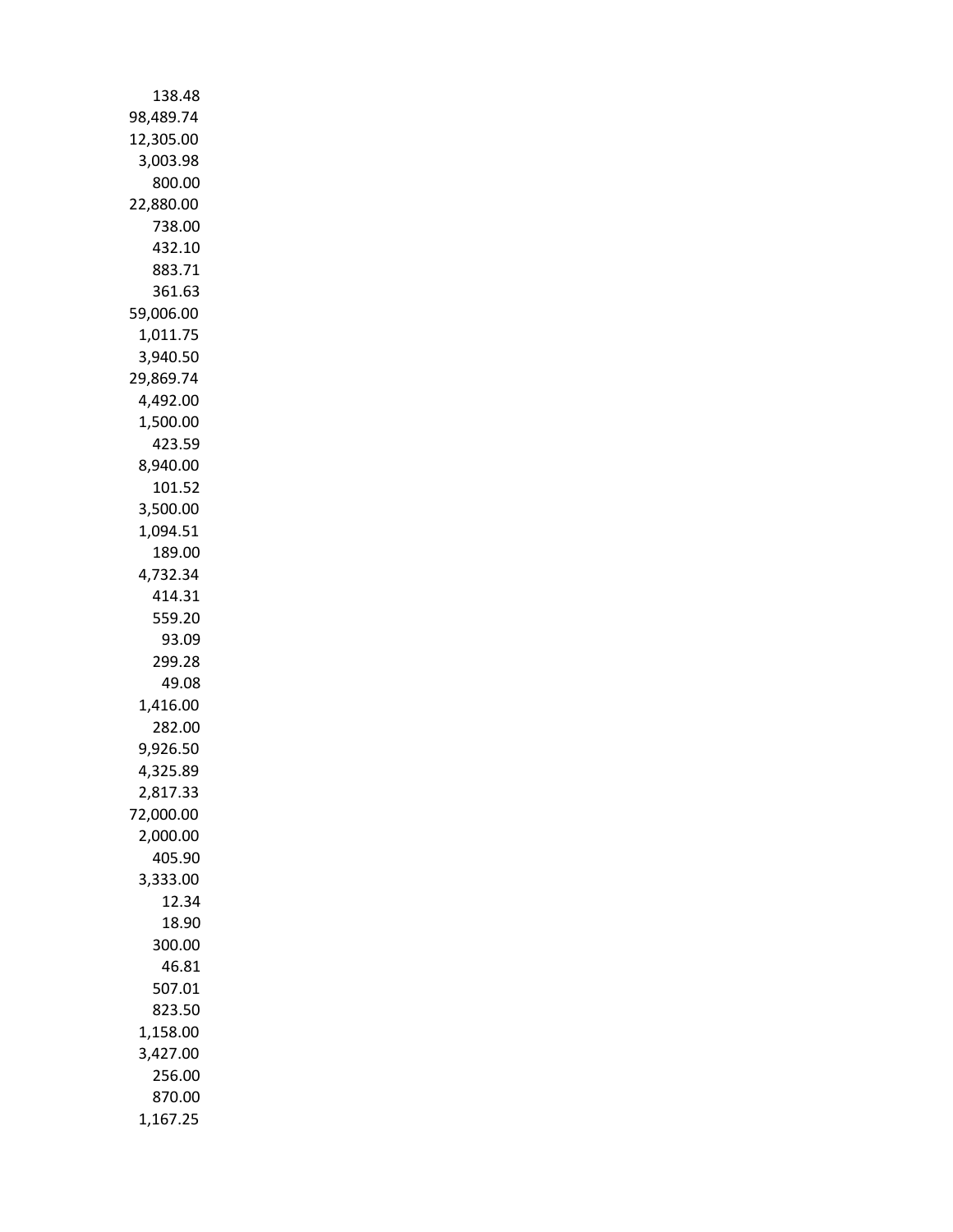| 750.00            |
|-------------------|
| 185.07            |
| 451.00            |
| 4,500.00          |
| 11,995.00         |
| 1,026.42          |
| 1,200.00          |
| 3,783.84          |
| 545.90            |
| 300.00            |
| 795.00            |
| 21,839.14         |
| 9,850.00          |
| 5,392.00          |
| 349.00            |
| 250.00            |
| 335.90            |
| 161.76            |
| 5,786.18          |
| 96.42             |
| 5,000.00          |
| 100.00            |
| 244.49<br>4.42    |
| 643.46            |
| 397.99            |
| 7,630.60          |
| 724.18            |
| 8,100.00          |
| 98.44             |
| 87.92             |
| 35.66             |
| 21.35             |
| 4,429.00          |
| 995.85            |
| 11,848.00         |
| 6,750.81          |
| 30.00<br>1,950.00 |
| 3,418.20          |
| 1,443.75          |
| 12,042.50         |
| 11,651.65         |
| 2,186.13          |
| 12,298.00         |
| 1,538.94          |
| 47,001.60         |
| 4,374.00          |